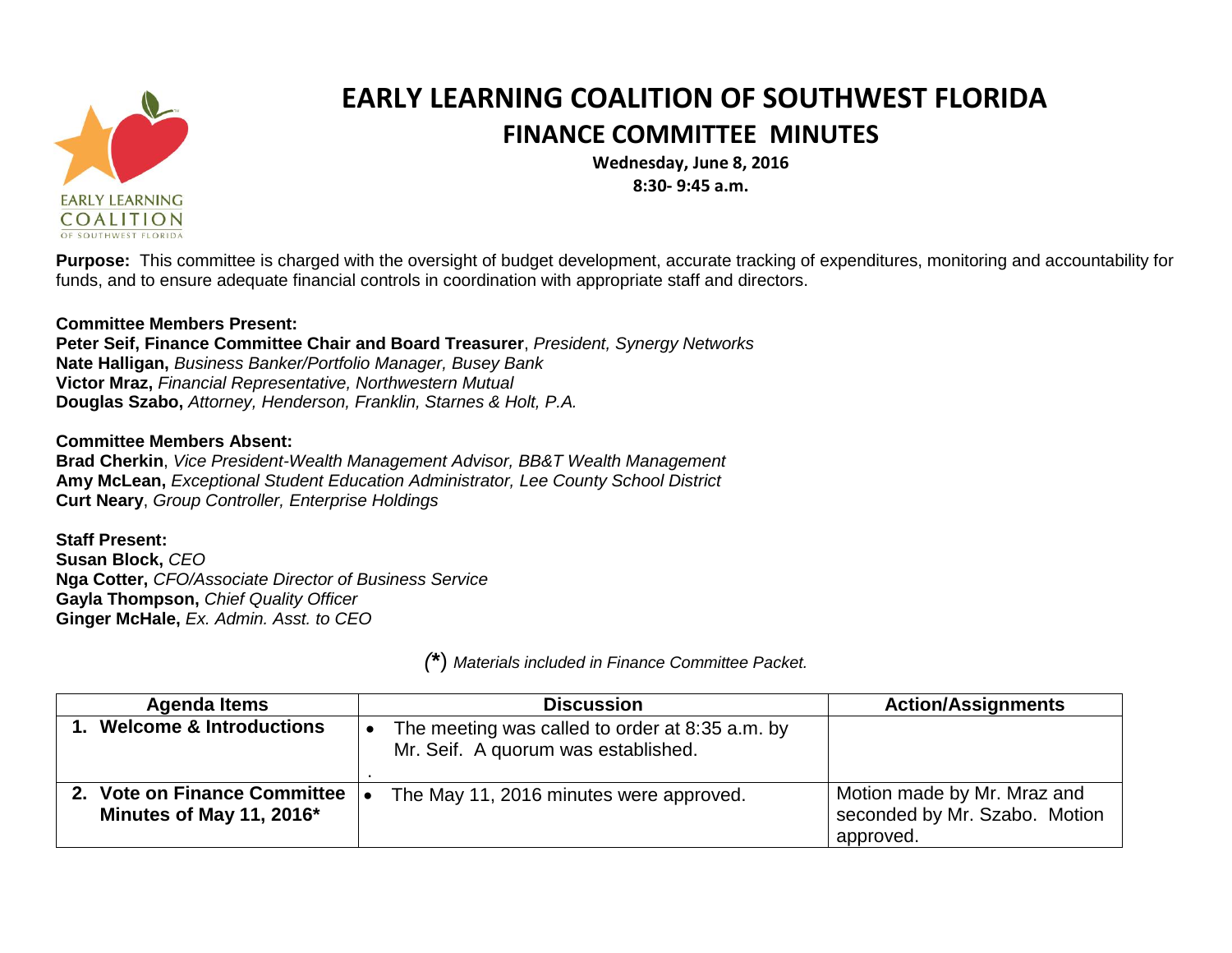| 3. Review Utilization Reports<br>and Statements of<br><b>Revenues and</b><br>Expenditures* | Ms. Cotter discussed the financial reports ending<br>April, 2016. Ms. Cotter addressed the summary<br>reports for School Readiness (SR) and Voluntary<br>Pre-Kindergarten (VPK) identifying administrative<br>costs and number of children being served.<br>The Office of Early Learning (OEL) has extended<br>the SR contract until July 31, 2016. This allows for<br>the pooling of funds for de-obligation and re-<br>obligation as needed.<br>The Coalition has received an additional \$690,000<br>$\bullet$<br>for the VPK grant based on the number of VPK<br>children being served. |                                                                           |
|--------------------------------------------------------------------------------------------|---------------------------------------------------------------------------------------------------------------------------------------------------------------------------------------------------------------------------------------------------------------------------------------------------------------------------------------------------------------------------------------------------------------------------------------------------------------------------------------------------------------------------------------------------------------------------------------------|---------------------------------------------------------------------------|
| 4. Discuss Utilization<br>Management (Forecast)*                                           | Ms. Block stated the Wait List increased to over<br>1,000 children in May. The number is expected to<br>increase during the summer months.<br>There was a discussion about age limits and local<br>funding due to the new SR Enrollment Priorities<br>Florida Statute effective October 1, 2016.                                                                                                                                                                                                                                                                                            |                                                                           |
| 5. Review OEL Desk Audit<br>Results*                                                       | Ms. Cotter presented the July, 2015 and January,<br>$\bullet$<br>2016 audit results with no questioned costs. The<br>November, 2015 audit had one questioned cost<br>that has been addressed.                                                                                                                                                                                                                                                                                                                                                                                               |                                                                           |
| 6. Approve next Fiscal Year<br><b>Contracts</b>                                            | Ms. Cotter explained the Redlands Migrant<br>Christian Association (RCMA) SR & VPK Contract<br>FY2016-17 needs Board approval.<br>The RCMA VPK Contract FY2016-17, RCMA<br>$\bullet$<br>FY2015-16 Performance Review Report and Child<br>Care Health Services Contract are information only.                                                                                                                                                                                                                                                                                                | Motion made by Mr. Szabo and<br>seconded by Mr. Mraz. Motion<br>approved. |